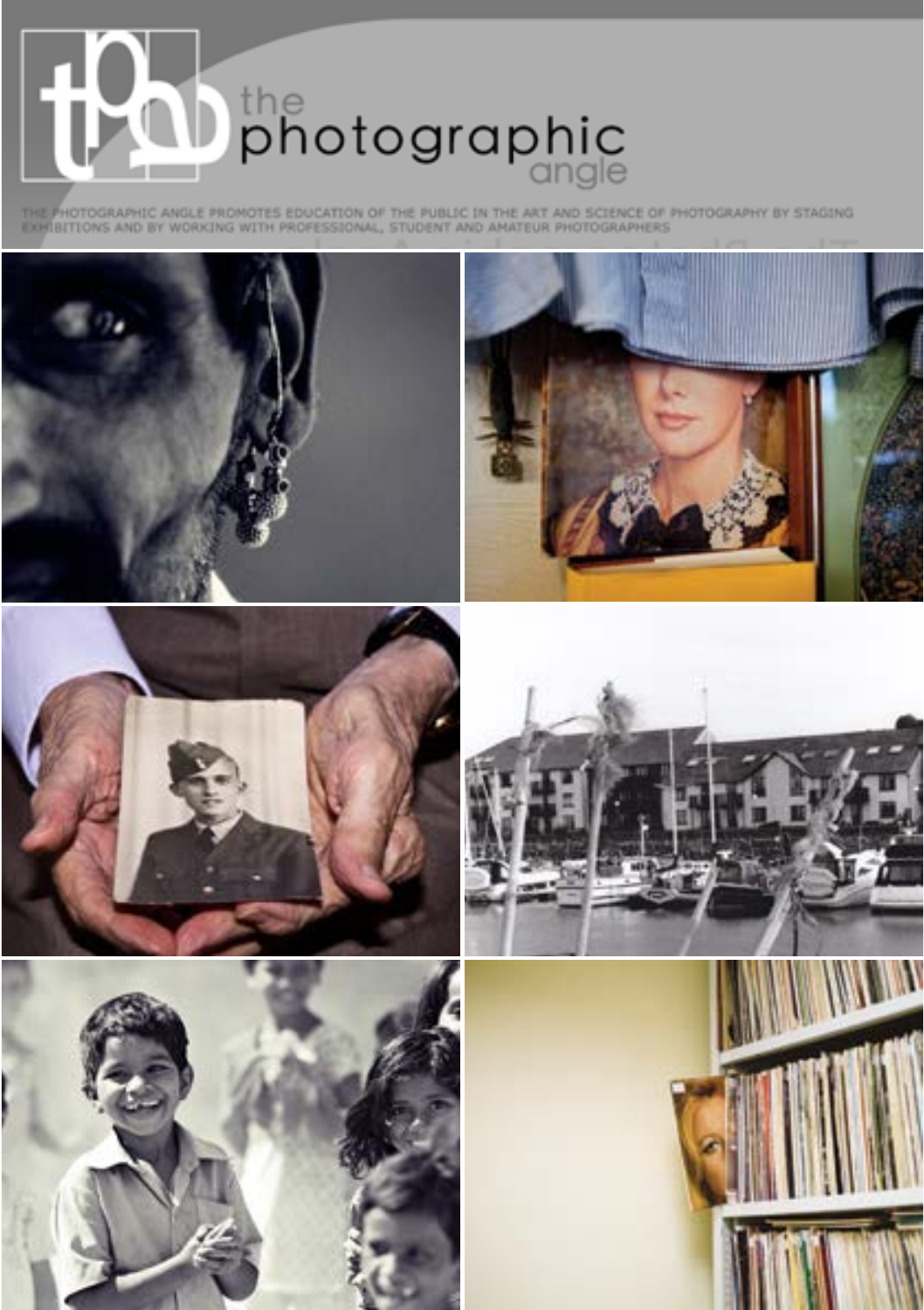# VERNACULAR

Vernacular photography or amateur photography refers to the creation of photographs by amateur or unknown photographers who take everyday life and common things as subjects. (wikipedia) "Aesthetically unpretentious, generally functional images made by amateur snapshooters or grass-roots professionals" Robin Lenman Examples of vernacular photography are: family snapshots, travel photos, photo booth, school/ID photographs, amateur portraits, souvenir type photos & works by itinerant photographers.

Invented in France and England in the first part of the 19th Century, photography was for a long time stuck in the portrait studio where the upper classes went to have their picture taken. Within months of Daguerre's 1839 announcement of his photographic breakthrough in Paris, many amateurs began experimenting with the daguerreotype process capturing members of their families in what would be the first family photographs. By the 1890's there had been a tremendous rise in amateur photography with the arrival of smaller formats and more simple cameras to use. The family album was born, where visual fragments of daily life were collected and preserved.

This exhibition explores the genre of vernacular photography.

**Participating artists:** Alan Underwood-Parry, Andrew Newson, Catherine 'Rattyfied' Amyes, Chris Cockerill, Francesca Limb, Jessica Allen, Jon Stanley Austin, Pearl Findlay, Robert Davies, Ingeborg Bachmann, Somendra Singh Mahivaria, Steven Schofield, Yehia Asem El Alaily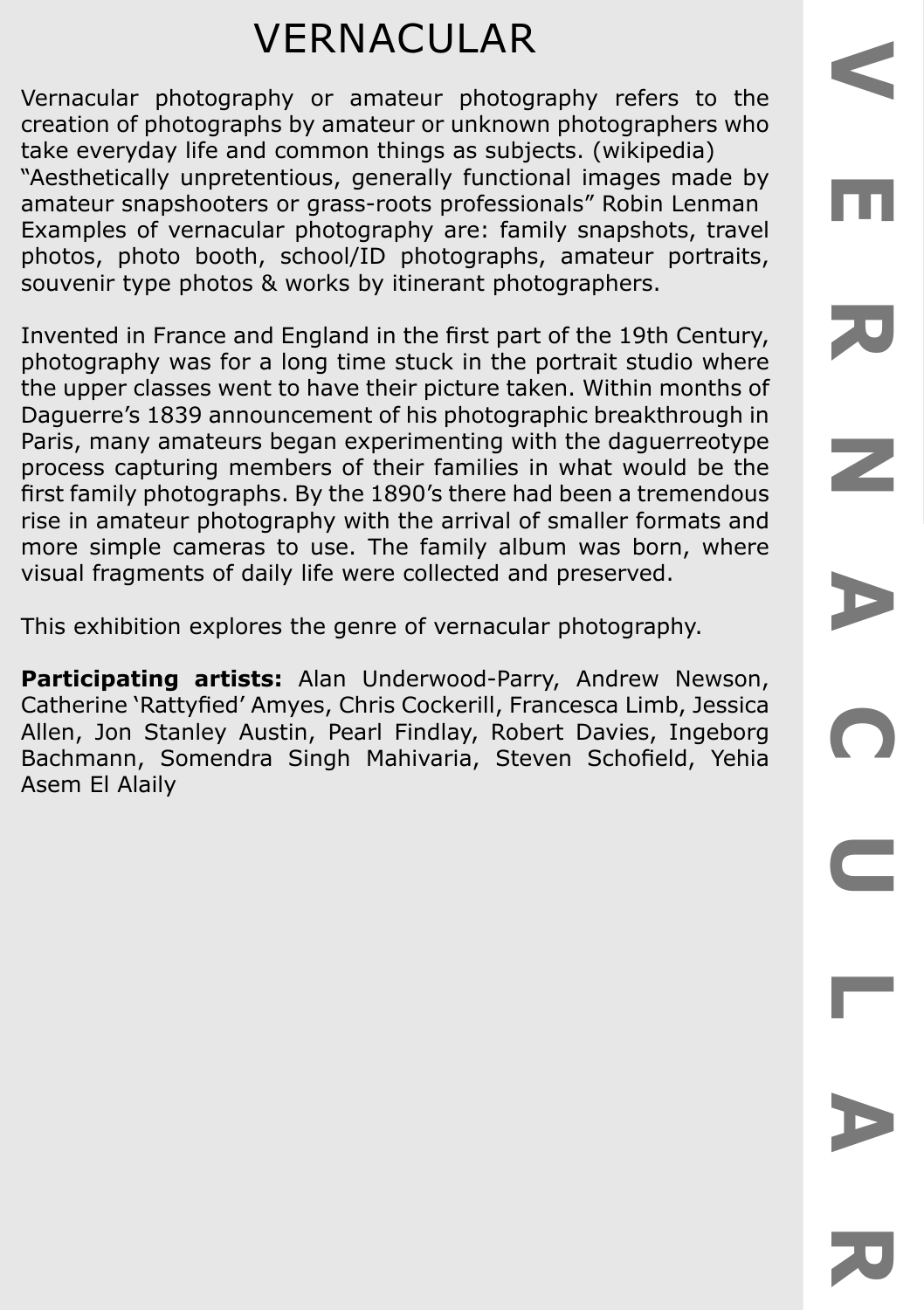### **Alan Underwood-Parry**

Alan Underwood-Parry has been taking photographers since his school days in the 1980's using a back and white film camera. Underwood-Parry uses photographs to pose questions about how people think about themselves, their dreams, nightmares and fantasies. This body of work, taken over the last three years makes use of digital manipulation to emphasise their provocative nature. The photographer uses iconographic subject matter, adding fun and interesting symbols and motifs to make is evoke controversy. The viewer is invited to give deep thought and independent interpretation to each photograph, which is taken after careful planning, thought and intuition. Underwood-Parry describes how his photographs begin: "I can be sat at work, on a train, in bed and I will suddenly start chattering and have to write down the thoughts of the images I want to do".

Ш

70

 $\overline{\phantom{a}}$ 

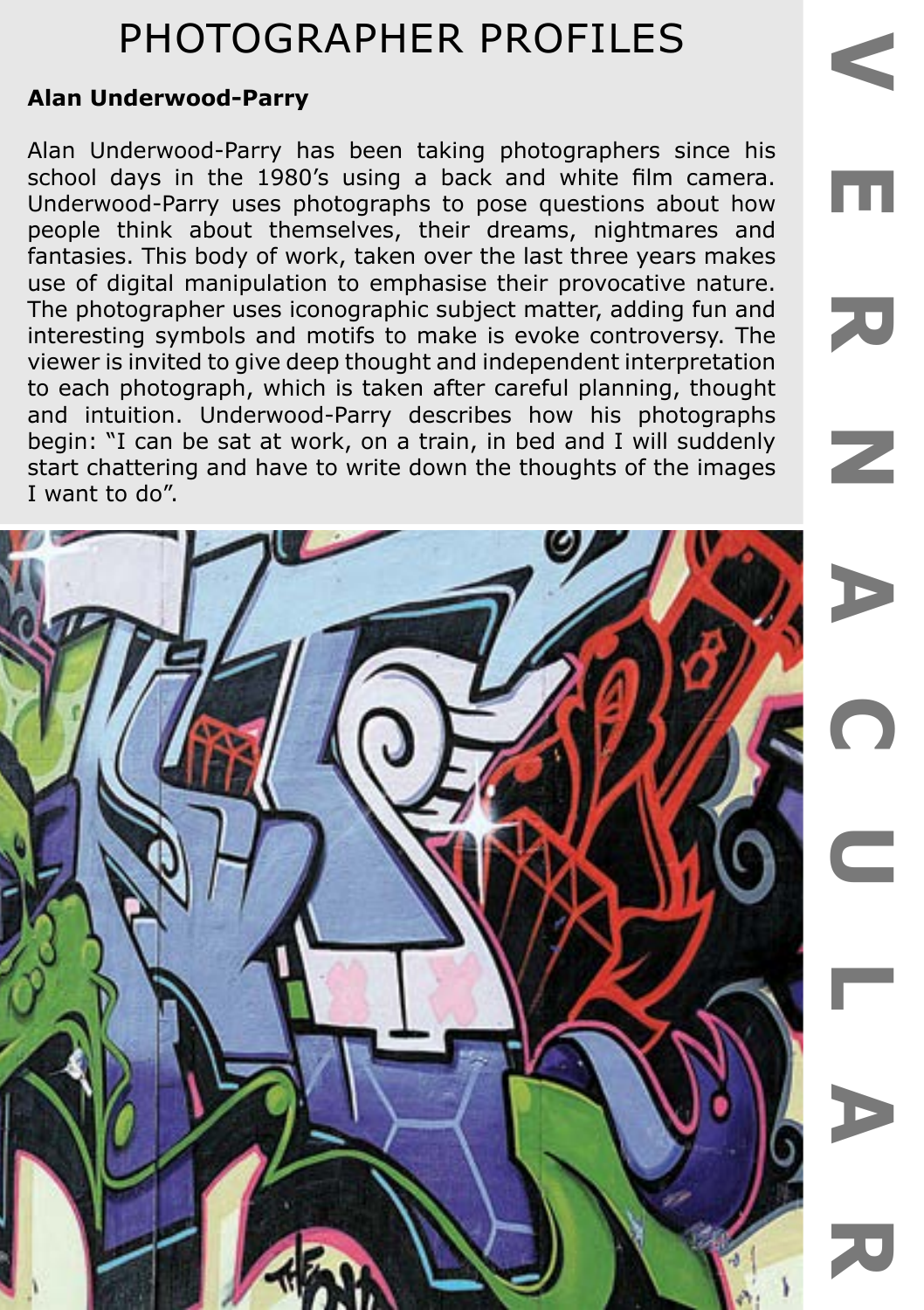#### **Andrew Newson**

This body of work by Andrew Newson entitled 'Life Today' is concerned with the transitory moments of everyday life. Newson explains that he hardly ever leaves the house without his camera, whether it's walking his daughter to school or walking to the shops, He always needs to have his camera to capture something significant of ordinary life. It's a form of creative release, he describes, "something that I really couldn't do without". For example Newson describes the situation that led to his photograph: The Portrait; "This was photographed in a second hand store whilst on a photographic event. The shirt partially covering the portrait seemed to add another layer and dimension to the image, especially since it was covering her eyes - like only half a story told".

m

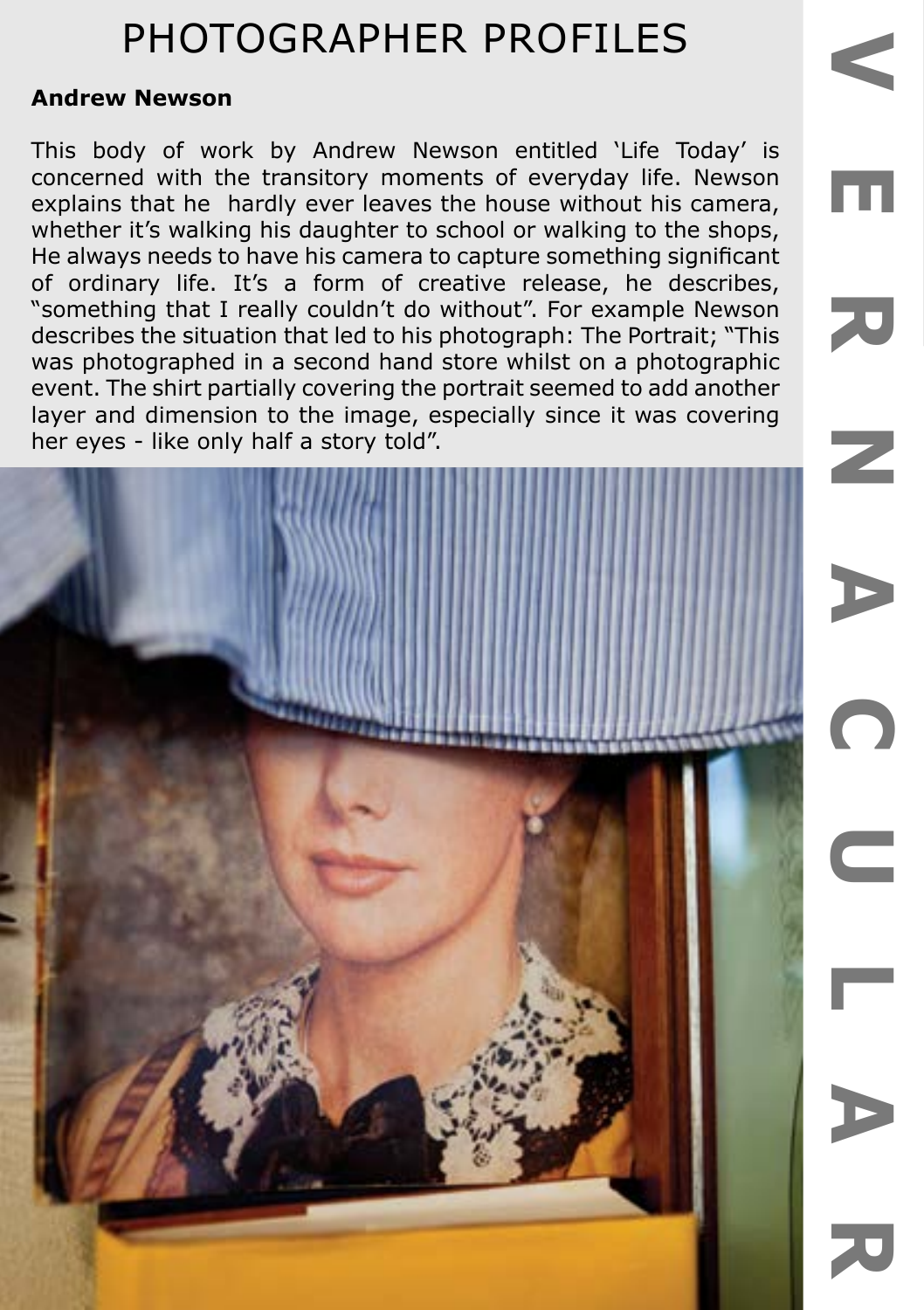### **Catherine 'Rattyfied' Amyes**

Catherine "rattyfied" Amyes body of work is a result of socializing and working with local arts groups, in particular the collective known as Monkey-Kettle. Her work, a 'collection of snapshots' spans the past three years, and offers insight into her involvement with this organization. The images show them at play or relaxing, and the members of the groups with which she works contributing to community events.

 $\overline{\phantom{a}}$ D  $\subset$ 

**VERNACULAR**

 $\overline{C}$ 

Γ

Ш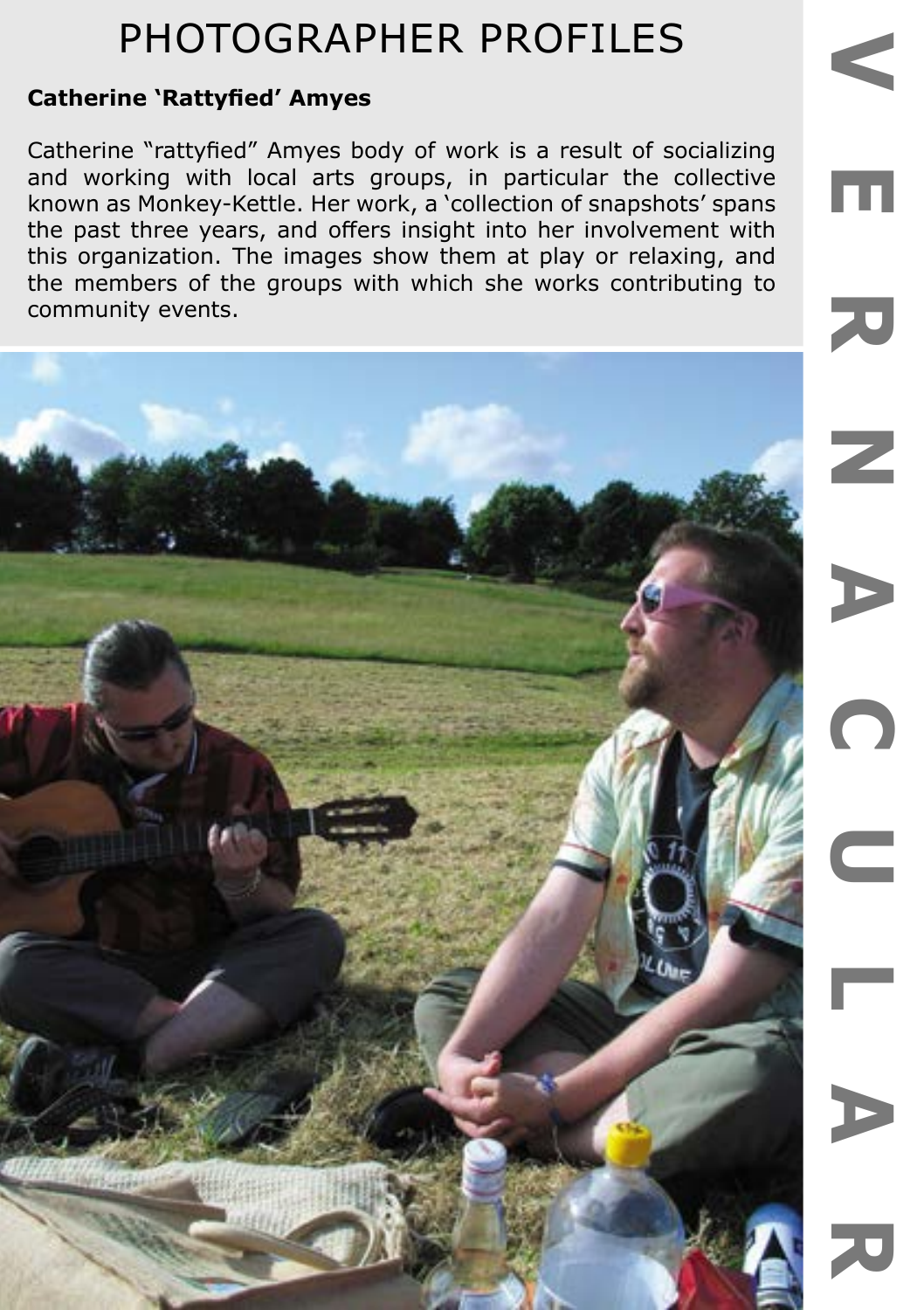### **Chris Cockerill**

This body of work by Chris Cockerill depicts his Grandad, who has recently moved into a care home. His family has had to empty his house so that it can be sold. Cockerill came across many things during this time, some that act as a reminder from his youth, but some were unfamiliar items – things he had not seen before. They had been stored away in hidden boxes for many years. Cockerill explains that even his father had not seen some of them before. The mysterious artifacts, mostly, a collection of photographs and personal documents show Cockerill's Grandad at a young age, from the time in his life when he was going to war and getting married. Scanned, and stored as digital files they now belong to a personal archive, preserving the worn and delicate nature of old photographs. The memories captured by these photographs are from a time before Chris Cockerill was born; yet they still offer many answers to questions that he hadn't asked until now.

m

70

 $\mathbb Z$ 

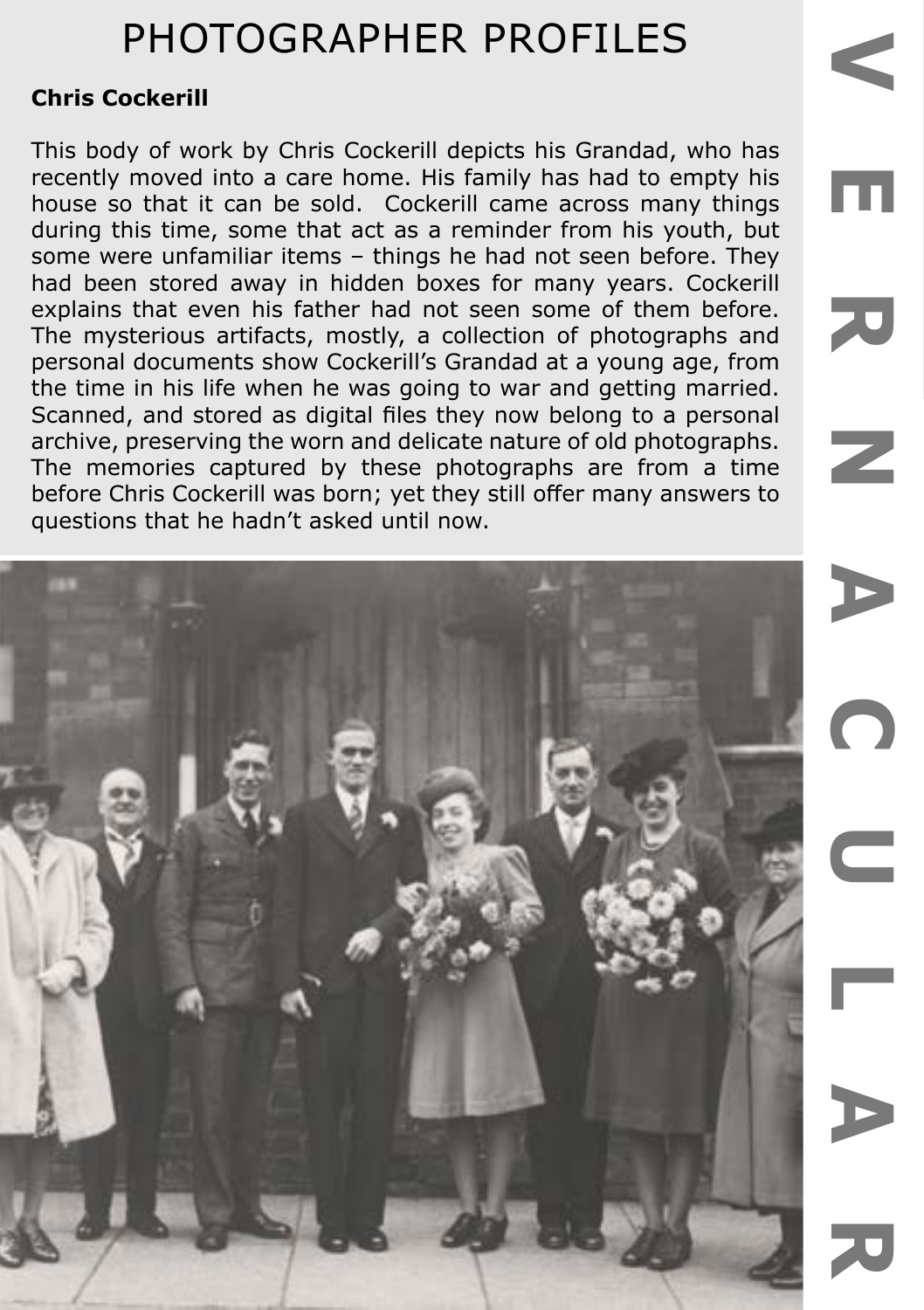### **Francesca Limb**

This body of work called Time Stood Still shows the photographer attempting to recapture forgotten memories from a past that was left behind many years ago. Francesca Limb visited her family home that she had neglected for a long time, to challenge its claim in the history of her life, as 'home'. She used the photograph as a document, capturing scenes as she found them, leaving everything as it stood, untouched for ten years. Limb's titles indicate the presence of a story behind each photograph, but leaves much unanswered, and each 'story' open for interpretation.

Ш

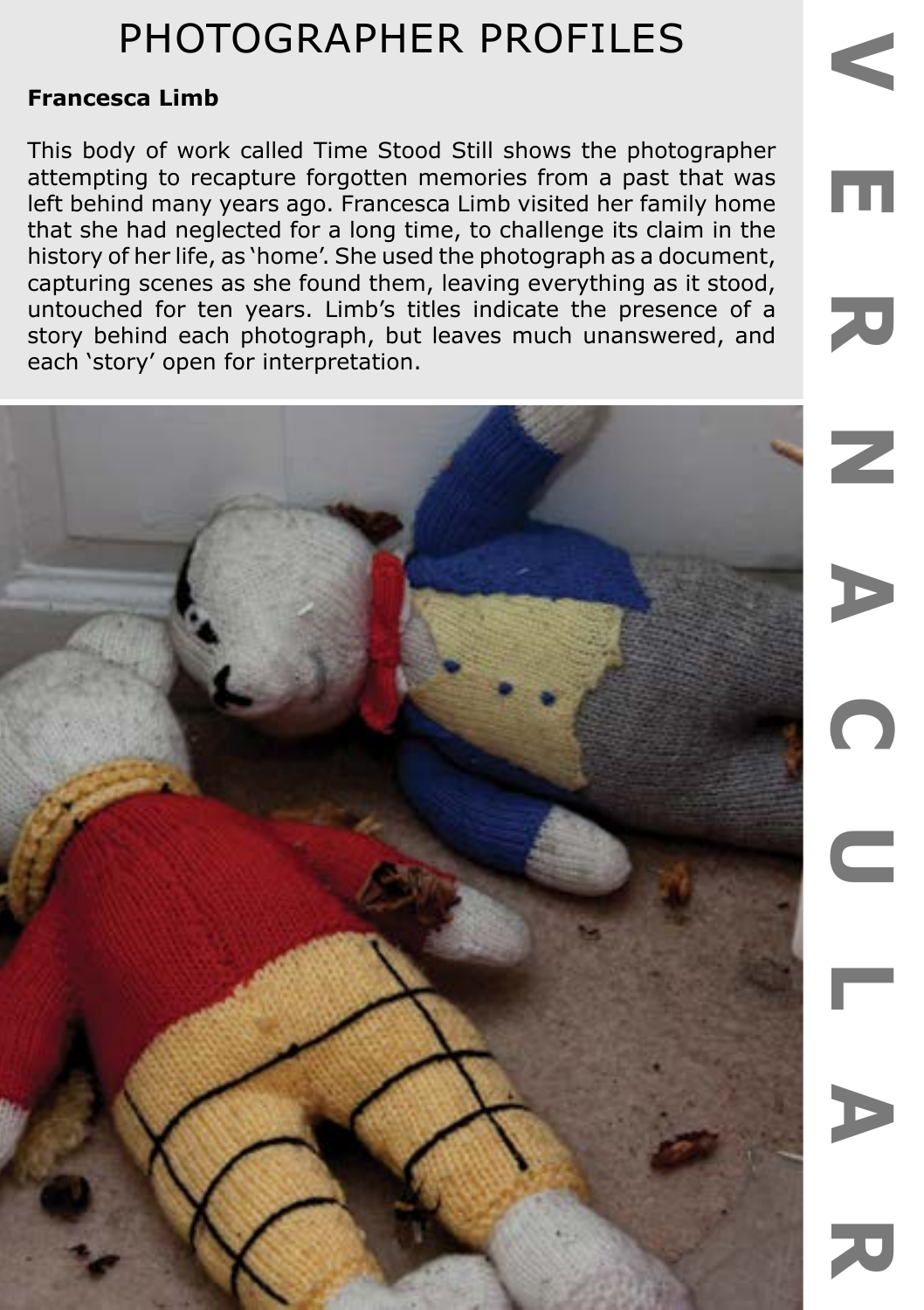### **Jessica Allen**

Jessica Allen is currently studying Fine Art at the University of Aberystwyth in Wales. Her work focuses on the town that she has come to know as home. Her work shows the ruins of the castle in Aberystwyth, the harbour and other aspects specific to the landscape of this remote place on the far west coast of Wales. The prints are digital versions of black and white 35mm prints, and take on the qualities of this traditional process in their new digital life.

Ш

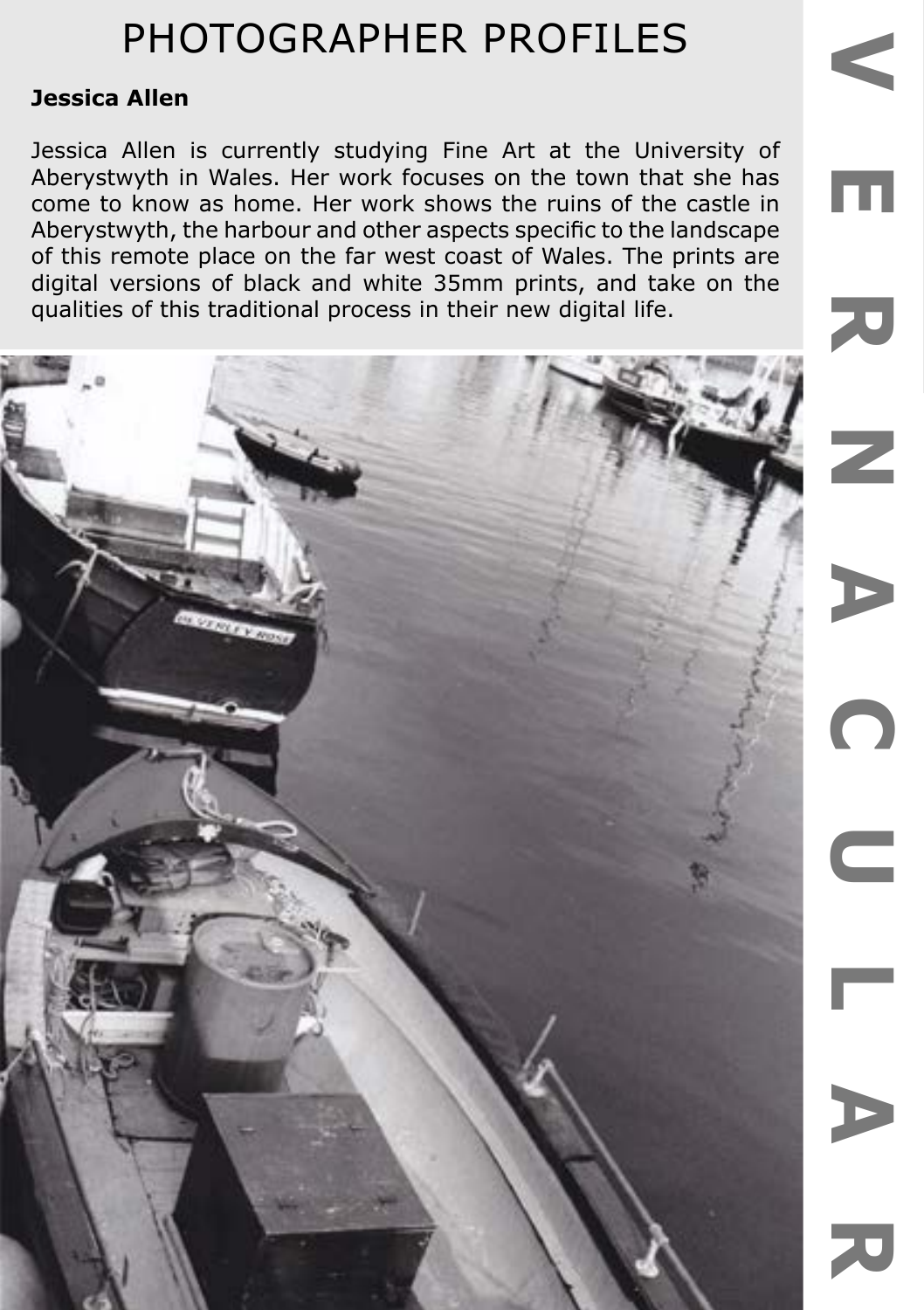### **Jon Stanley Austin**

This body of work by Jon Stanley Austin documents the environments that Austin encounters away from home soil. His work is driven by a curiosity of the colours and textures that he comes across, and the moments that unfold in these new environments. Austin explains that he is attracted to humble sights and events; a couple's embrace whilst they watch river boat jousting in Southern France, or the matching floral-patterns amongst his mother's guest bedroom. His work captures the little details of everyday life, which are so often overlooked.

Ш

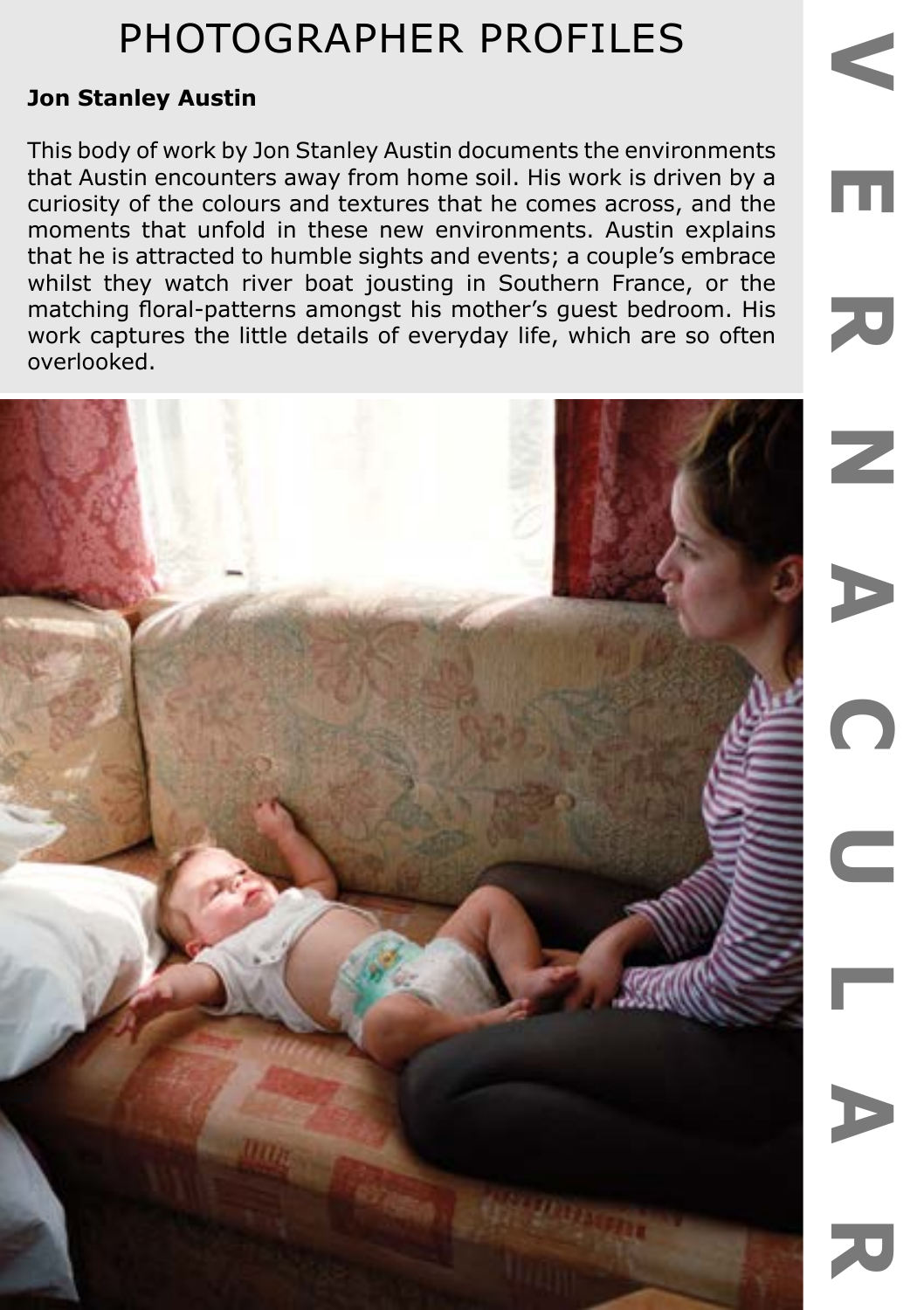m

70

Z

### **Pearl Findlay**

Over the summer of 2011, Pearl Findlay faced disability related discrimination at her place of employment. Her position was harshly withdrawn on the basis that she had voluntarily disclosed information about her disability by asking for a stool to sit on during her nine hour shift as a receptionist. Although the Equality Act is put in place to stop such discriminative incidents happening, her example shows that it is still extremely easy for employers to discriminate those with a disability. Findlay explains that disability related prejudice is not being taken seriously enough at a time when disabled people need more support than ever, due to the impact of the recession. Findlay's current body of work addresses disability access issues specifically designated disabled parking. She photographs various disabled-allocated parking spaces as people drive in and out of them, whether they are disabled or not. These car parks have 'strict' and clear rules with fines for breaching regulations, but despite this, it is common for many non-disabled people to park in these spaces. Findlay informs those who have parked in a disabled parking space about her project and requests their permission to document them, often this brings a lot of prejudice and confrontation, reactions as a result of challenging people's detrimental attitudes and actions. The ultimate aim of her work, Findlay highlights, is to question our society's perspective, stereotyping and attitude towards disabled people in the UK.

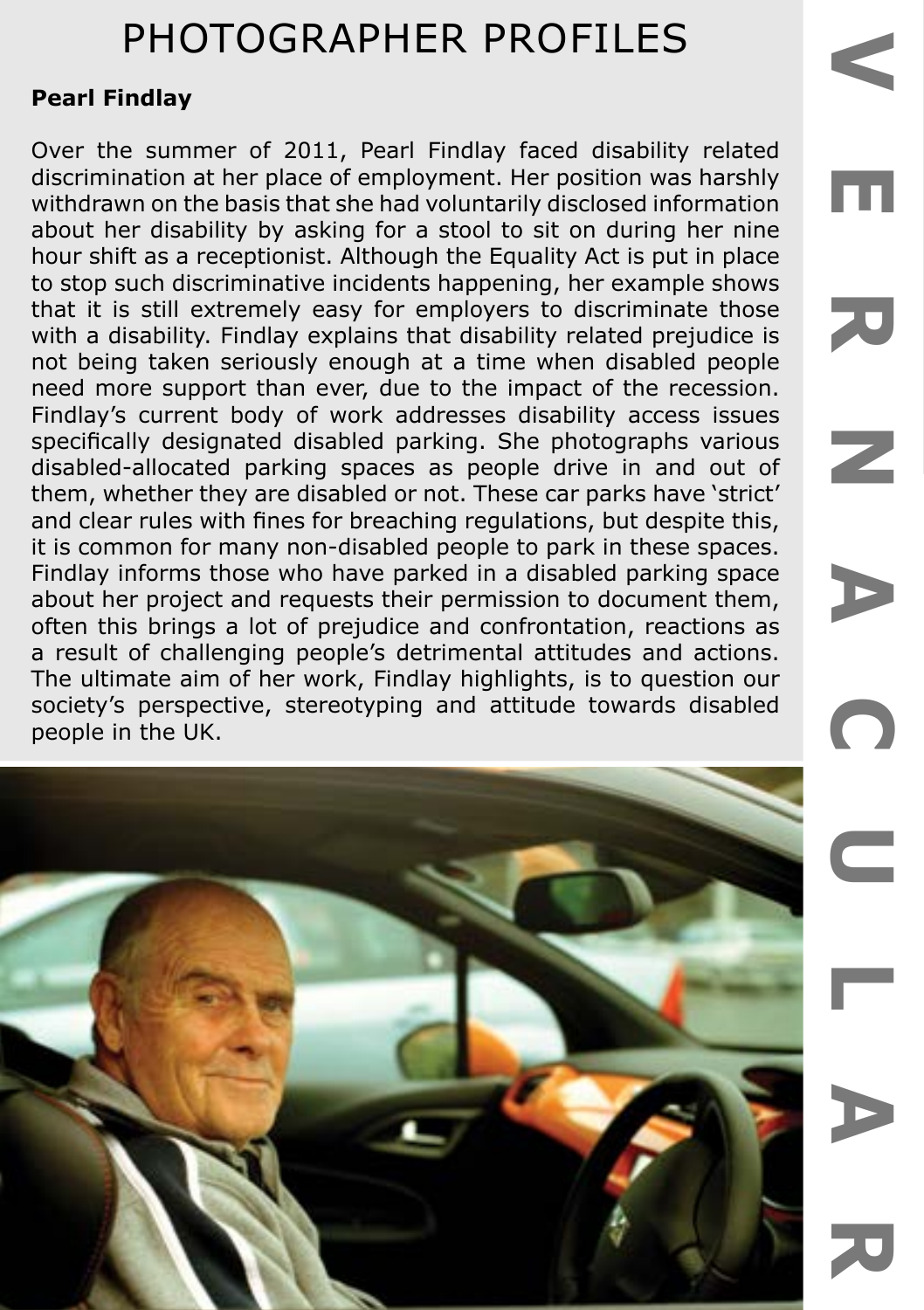### **Robert Davies**

'Cities are the privilege scenes of memory, topographies in which the image of the unconscious of a culture corresponds with memory of traces of the individual' Ingeborg Bachmann

Robert Davies work focuses on the landscape around us: its architecture, ambience and the temporary and permanent structures that compose it. Davies is interested in capturing how spaces, especially in urban areas reflect a sense of constant change. This body of work is titled Development and records the abandoned and semi-completed regeneration projects that have been heavily afflicted by the global financial crisis.

 $\overline{\mathbf{u}}$ 

70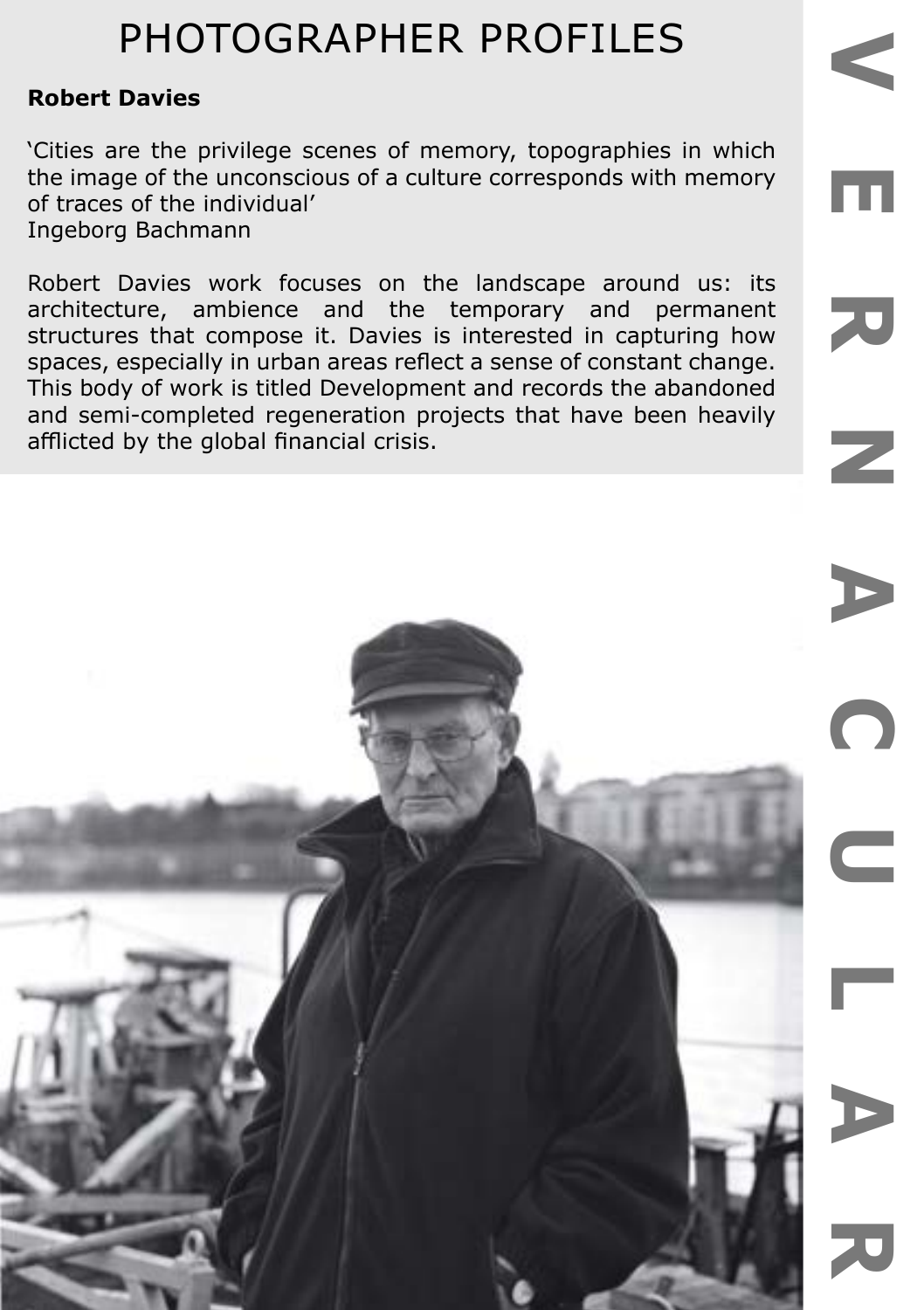### **Somendra Singh Mahivaria**

Originally from Kota, Rajasthan, Somendra Singh Mahivaria is currently living in New Delhi in India. He is working as a freelance photographer for the The Delhi University Photographers' Club. Mahivaria describes his work as a long cherished desire. As a child he was always fascinated by people's faces and their expressions, some made him laugh, others brought out fear and are few were unclassifiable. Since the age of eighteen Mahivaria has used the camera to capture the emotions and gestures of others. He travelled across states looking to understand the societies, cultures, habits, words and folk tales of the people he met and saw along the way, using his camera to document what he encountered, and to tell his own tale.



**VERNACULAR**

 $\bigcap$ 

a.

m

刀

 $\overline{\phantom{a}}$